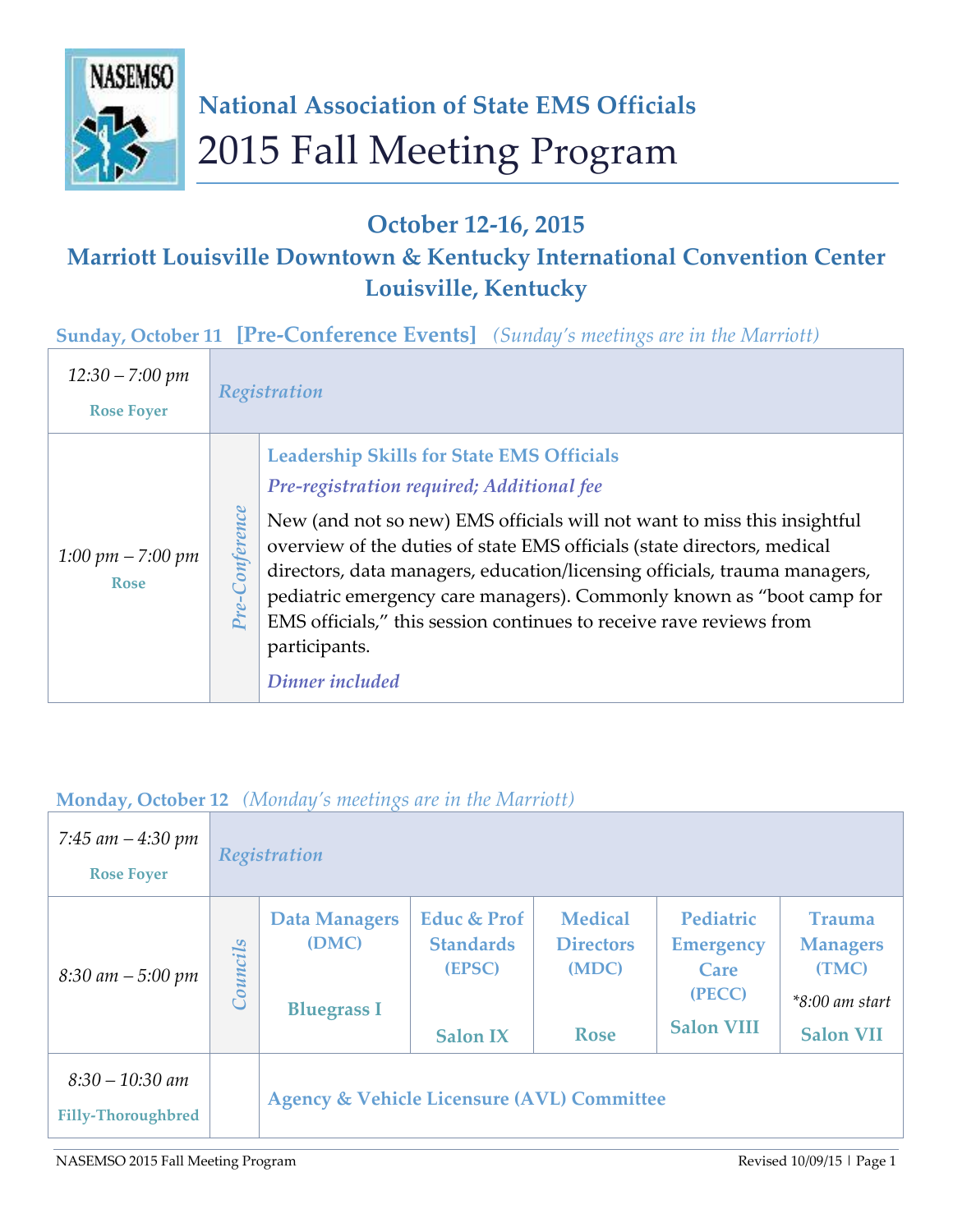|                      | <b>Rural EMS Committee</b>                                                                                                                                                                                                                                                                                                                                                                                                                                                                                                                                                                                           |  |  |  |  |
|----------------------|----------------------------------------------------------------------------------------------------------------------------------------------------------------------------------------------------------------------------------------------------------------------------------------------------------------------------------------------------------------------------------------------------------------------------------------------------------------------------------------------------------------------------------------------------------------------------------------------------------------------|--|--|--|--|
|                      | <b>Networking Break</b><br>Sponsored by SUDDEN Unexpected Death Project, University of North Carolina                                                                                                                                                                                                                                                                                                                                                                                                                                                                                                                |  |  |  |  |
|                      | <b>Government Information Committee</b>                                                                                                                                                                                                                                                                                                                                                                                                                                                                                                                                                                              |  |  |  |  |
|                      | <b>Lunch</b> (on your own and at the convenience of the Councils)                                                                                                                                                                                                                                                                                                                                                                                                                                                                                                                                                    |  |  |  |  |
|                      | Air Medical Committee (State Officials, staff and Federal Partners only)                                                                                                                                                                                                                                                                                                                                                                                                                                                                                                                                             |  |  |  |  |
|                      | <b>Networking Break</b><br>Sponsored by SUDDEN Unexpected Death Project, University of North Carolina                                                                                                                                                                                                                                                                                                                                                                                                                                                                                                                |  |  |  |  |
|                      | <b>State EMS Directors Forum</b>                                                                                                                                                                                                                                                                                                                                                                                                                                                                                                                                                                                     |  |  |  |  |
|                      | (State EMS Directors or their home state proxy)                                                                                                                                                                                                                                                                                                                                                                                                                                                                                                                                                                      |  |  |  |  |
| <b>Social Outing</b> | <b>OPTIONAL: Kentucky Derby Museum and Reception Buffet</b><br>NASEMSO Members and their guests are invited to join colleagues for a<br>tour of the Kentucky Derby Museum featuring a 360-degree high-definition<br>film, "The Greatest Race" <sup>™</sup> that puts viewers in the heart of the Kentucky<br>Derby action. Enjoy the historic walking tour of Churchill Downs. A<br>reception buffet is included. The Bourbon Experience is an optional add-on.<br>Register at <b>Fall Meeting 2015</b> by Oct. 6 additional fee of \$45<br>Sponsored by Kentucky Chapter of the Association of Air Medical Services |  |  |  |  |
|                      |                                                                                                                                                                                                                                                                                                                                                                                                                                                                                                                                                                                                                      |  |  |  |  |

#### **Monday, October 12** *(Monday's meetings are in the Marriott)*

## *Note:* **The Ambulance Manufacturers Division (AMD) of the NTEA will meet at the Kentucky International Convention Center, Room 109, on Tuesday, October 13.**

#### **NASEMSO'S ON-SITE MEETING OFFICE IS IN THE JOCKEY BOARD ROOM, MARRIOTT.**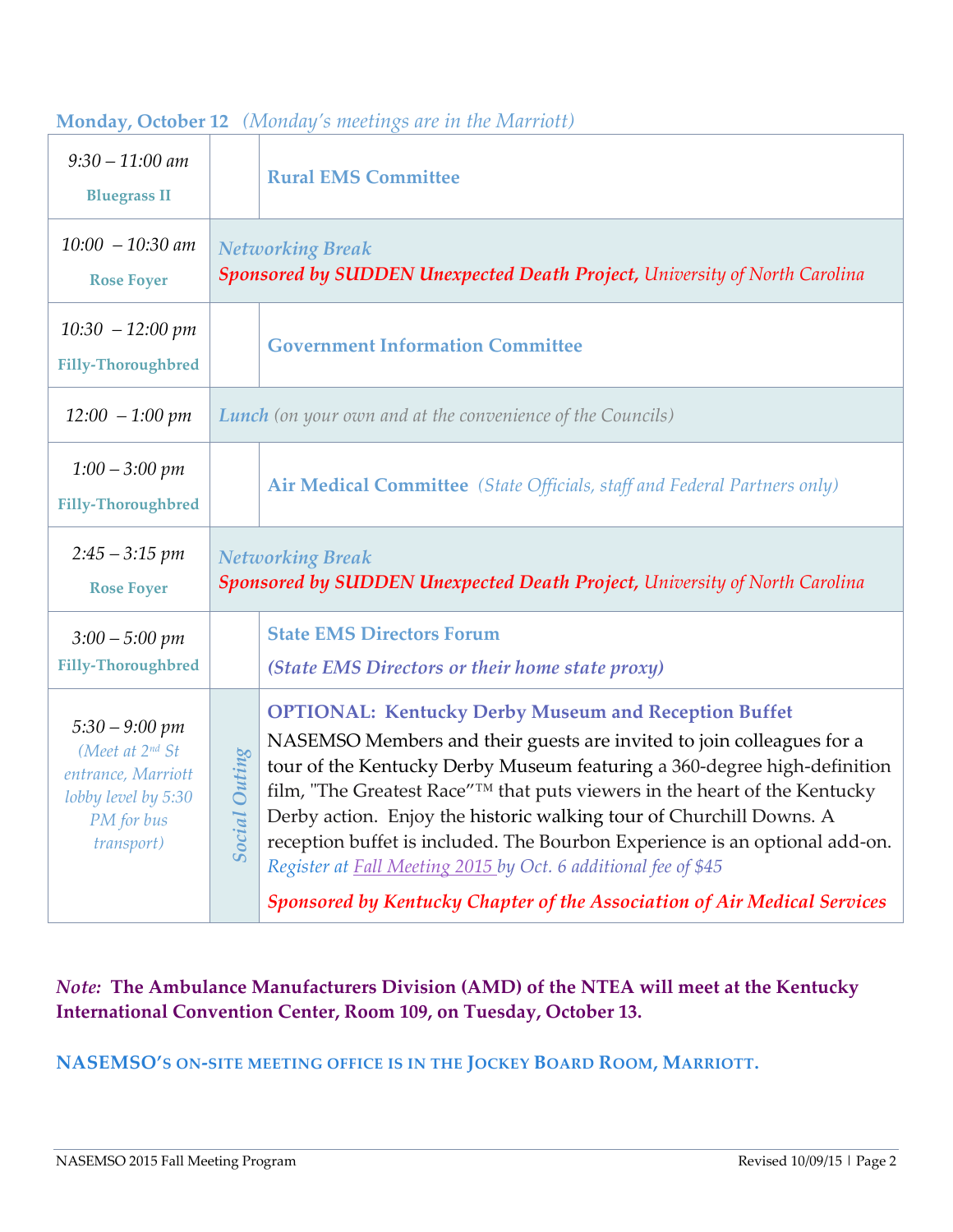| $8:00 \text{ am} - 6:00 \text{ pm}$<br><b>106-107 Foyer</b> | <b>Occurs 10</b> Tembouwy of meetings are no networking three mans convenient center )<br>Registration |                                                                                                                                                                                                                                                                                                                                                                                                                         |                                                                                                |                                                                |                                                                    |                                                                     |
|-------------------------------------------------------------|--------------------------------------------------------------------------------------------------------|-------------------------------------------------------------------------------------------------------------------------------------------------------------------------------------------------------------------------------------------------------------------------------------------------------------------------------------------------------------------------------------------------------------------------|------------------------------------------------------------------------------------------------|----------------------------------------------------------------|--------------------------------------------------------------------|---------------------------------------------------------------------|
| $8:30$ am $-5$ pm                                           | Councils                                                                                               | Data<br><b>Managers</b><br>(DMC)<br>Room<br>102-103                                                                                                                                                                                                                                                                                                                                                                     | <b>Education &amp;</b><br><b>Professional</b><br><b>Standards</b><br>(EPSC)<br><b>Room 108</b> | <b>Medical</b><br><b>Directors</b><br>(MDC)<br>Room<br>110-111 | Pediatric<br><b>Emergency</b><br>Care<br>(PECC)<br><b>Room 104</b> | <b>Trauma</b><br><b>Managers</b><br>(TMC)<br><b>Room</b><br>106-107 |
| $8:00 - 9:50$ am<br><b>Room 105</b>                         |                                                                                                        | <b>Domestic Preparedness (DP) Committee</b>                                                                                                                                                                                                                                                                                                                                                                             |                                                                                                |                                                                |                                                                    |                                                                     |
| $9:50 - 10:50$ am<br><b>Room 105</b>                        |                                                                                                        | Tactical Emergency Casualty Care (Part 2 of DP Committee) Reed Smith, MD<br>Dr. Smith will present evidence-based best practices for the immediate<br>medical management of wounded in high-risk scenarios.                                                                                                                                                                                                             |                                                                                                |                                                                |                                                                    |                                                                     |
| $10:00 - 10:30$ am<br><b>106-107 Foyer</b>                  |                                                                                                        | <b>Networking Break</b>                                                                                                                                                                                                                                                                                                                                                                                                 |                                                                                                |                                                                |                                                                    |                                                                     |
| $9:00$ am $-12$ pm<br><b>Room 116</b>                       |                                                                                                        | <b>EMS Compass Project Execution Group Business Meeting</b>                                                                                                                                                                                                                                                                                                                                                             |                                                                                                |                                                                |                                                                    |                                                                     |
| $11:00$ am $-12$ pm<br><b>Room 101</b>                      | <b>Session</b><br>$\ddot{u}$<br><b>Coint Counc</b>                                                     | <b>Prehospital Resuscitation in Traumatic Cardiopulmonary Arrest:</b><br>Assessing Risk of Legal Liability & the Impact of TOR Guidelines<br>Mary Fallat, MD and Karen Jorden, JD<br>The speakers will address the legal liability of EMS providers when, due to<br>futility, particularly in pediatric cases, resuscitation efforts are withheld or<br>terminated in out-of-hospital traumatic cardiopulmonary arrest. |                                                                                                |                                                                |                                                                    |                                                                     |
| $12:00 - 1:00 \; pm$                                        | <b>Lunch</b> (on your own and at the convenience of the Councils)                                      |                                                                                                                                                                                                                                                                                                                                                                                                                         |                                                                                                |                                                                |                                                                    |                                                                     |
| $1:00 - 3:00 \; pm$<br><b>Room 114</b>                      |                                                                                                        | <b>Mobile Integrated Health/Community Paramedicine (MIH/CP)</b><br><b>Committee</b>                                                                                                                                                                                                                                                                                                                                     |                                                                                                |                                                                |                                                                    |                                                                     |

**Tuesday, October 13** *(Tuesday's meetings are in the Kentucky International Convention Center)*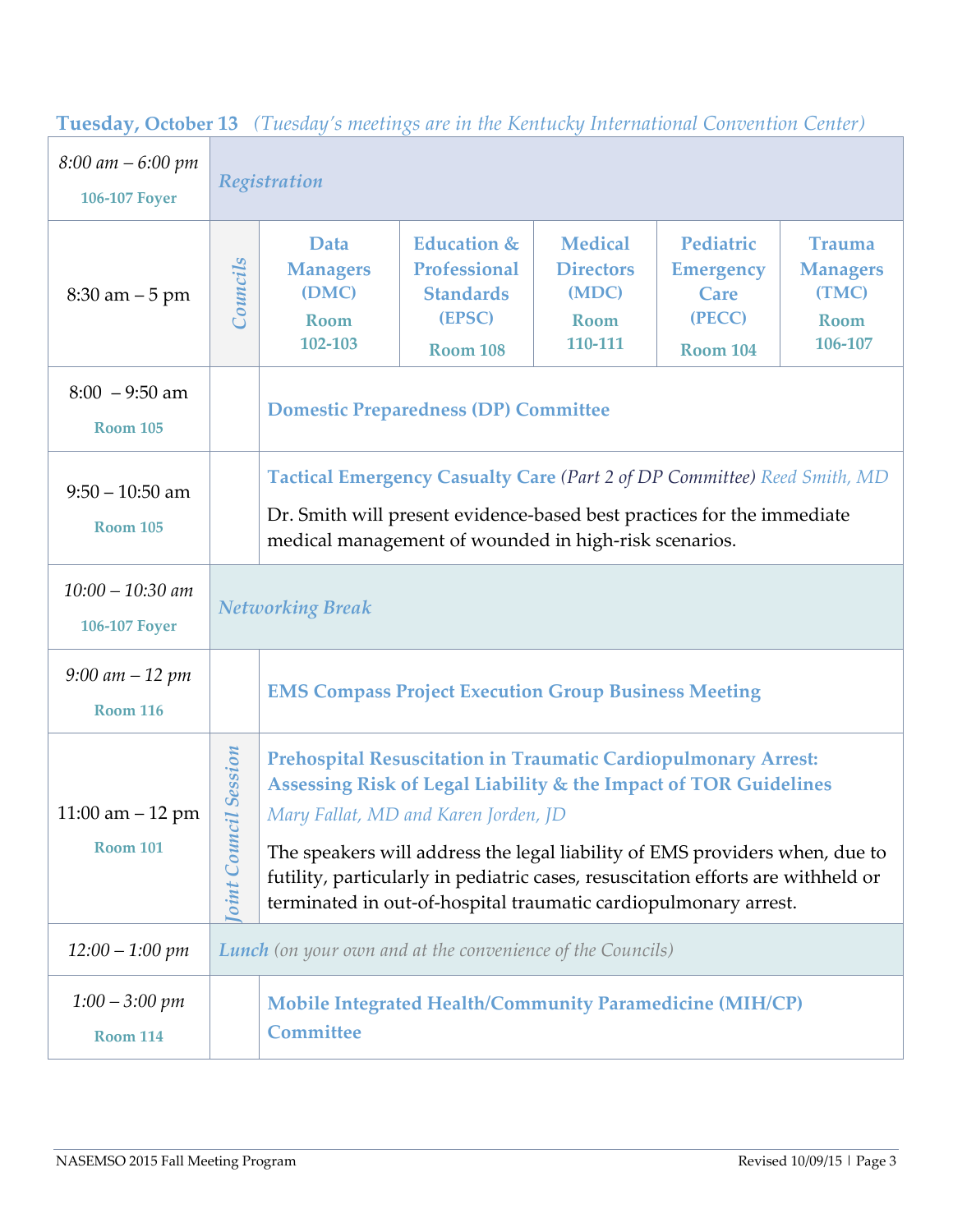| $2:45 - 3:15$ pm<br><b>106-107 Foyer</b> | <b>Refreshment Break</b>                                                                                                                                                        |  |  |  |
|------------------------------------------|---------------------------------------------------------------------------------------------------------------------------------------------------------------------------------|--|--|--|
| $3:15 - 5:00 \; pm$<br><b>Room 105</b>   | Highway Incident & Transportation Systems (HITS) Committee<br>Special Presentation: Outcome Data - Linking EMS and Crash Records<br>Nina Leung, PhD, Texas Department of Health |  |  |  |
| $5:15 - 7:15 \; pm$<br>Hall 2D           | <b>Exhibits Open - Poster Competition Display</b><br>Social Mixer in the Exhibit Hall $-$ Appetizers $\mathcal E$ cash bar provided                                             |  |  |  |

**Tuesday, October 13** *(Tuesday's meetings are in the Kentucky International Convention Center)*

## **Wednesday, October 14** *(Wednesday's meetings are in the Kentucky Int'l Convention Center)*

| $7:00 - 8:30$ am<br><b>Room 105</b>          |         | <b>Breakfast with the National Registry of EMTs</b><br>Meeting registrants are invited to join NREMT Executive Director Tré<br>Rodriguez and other NREMT staff for breakfast and informal dialogue.<br><b>Sponsored by the National Registry of EMTs</b> |                                                                              |                                                                          |                                                                                 |  |
|----------------------------------------------|---------|----------------------------------------------------------------------------------------------------------------------------------------------------------------------------------------------------------------------------------------------------------|------------------------------------------------------------------------------|--------------------------------------------------------------------------|---------------------------------------------------------------------------------|--|
| $8:00$ am $-3:30$ pm<br><b>106-107 Foyer</b> |         | Registration                                                                                                                                                                                                                                             |                                                                              |                                                                          |                                                                                 |  |
|                                              |         | All state EMS officials are encouraged to participate in the Regional Meetings.                                                                                                                                                                          |                                                                              |                                                                          |                                                                                 |  |
| $8:30 - 10:00$ am                            | Regions | <b>East</b><br>CT, DE, DC, ME, MD,<br>MA, NH, NJ, NY, NC,<br>OH, PA, RI, SC, VT, VA,<br>WV                                                                                                                                                               | <b>North Central</b><br>IA, IL, IN, KS, KY,<br>MI, MN, MO, NE,<br>ND, SD, WI | <b>South Central</b><br>AL, AR, FL, GA, LA,<br>MS, OK, PR, TN,<br>TX, VI | West<br>AK, AS, AZ, CA,<br>CO, GU, HI, ID,<br>MP, MT, NV, NM,<br>OR, UT, WA, WY |  |
|                                              |         | Room 102-103                                                                                                                                                                                                                                             | Room 110-111                                                                 | Room 106-107                                                             | <b>Room 108</b>                                                                 |  |
| $10:00 - 10:45$ am<br>Hall 2-D               |         | <b>Exhibits Open / Break / Poster Competition Display</b><br>Break in the Exhibit Hall                                                                                                                                                                   |                                                                              |                                                                          |                                                                                 |  |
| $10:45 - 11:15$ am<br>Hall 2-D               |         | <b>Opening Ceremony / Welcome</b><br>Color Guard /Pledge of Allegiance Louisville Metro EMS<br>$\bullet$<br>President's Welcome Paul Patrick (UT), NASEMSO President                                                                                     |                                                                              |                                                                          |                                                                                 |  |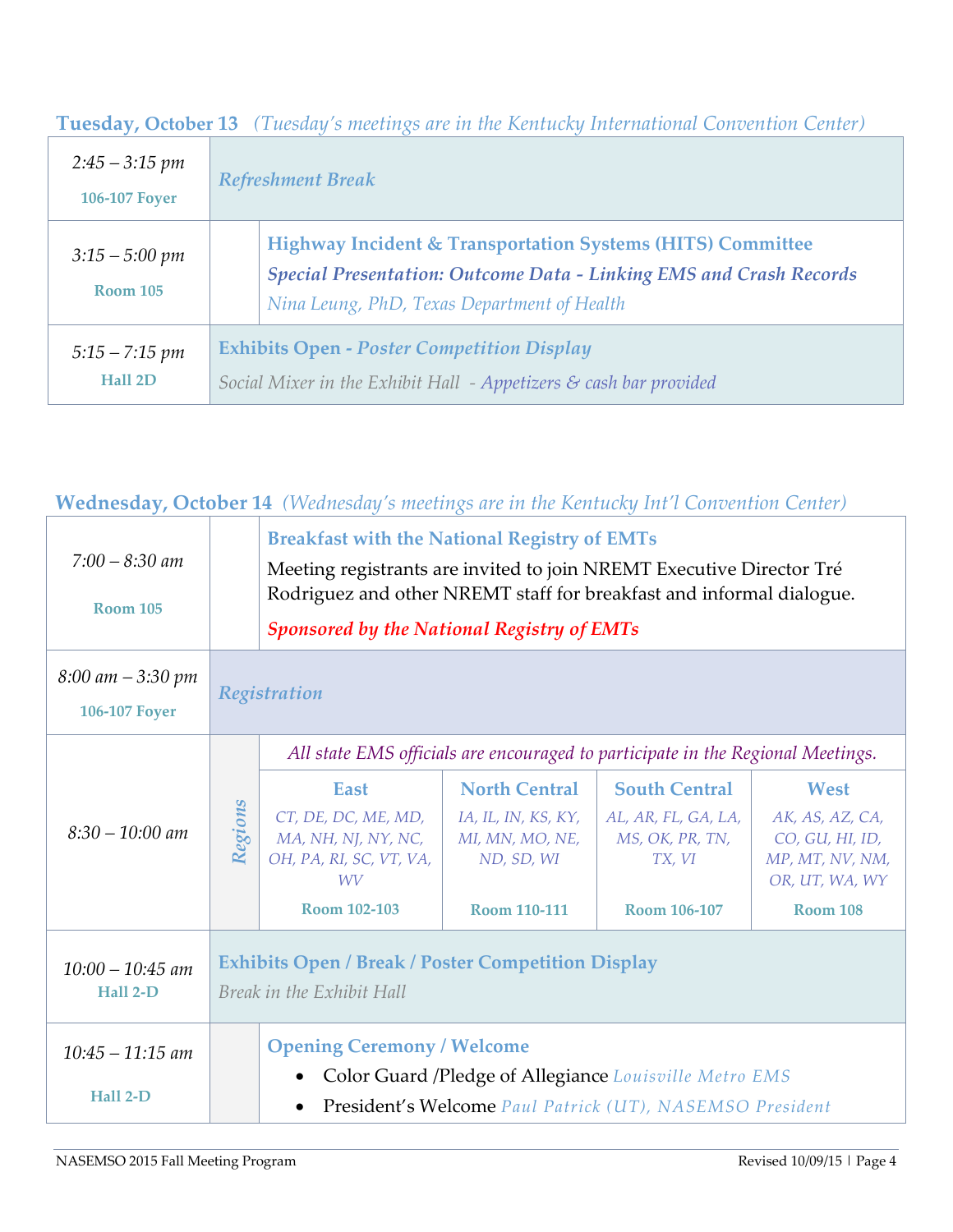|                                                                      |                           | <b>Wednesday, October 14</b> (Wednesday 5 meetings are in the Kentacky Int I Convention Center)                                                                                                                                                                                                                                                                                                                                                                                                                                                                                                                                                                                                                                                                                     |  |  |  |
|----------------------------------------------------------------------|---------------------------|-------------------------------------------------------------------------------------------------------------------------------------------------------------------------------------------------------------------------------------------------------------------------------------------------------------------------------------------------------------------------------------------------------------------------------------------------------------------------------------------------------------------------------------------------------------------------------------------------------------------------------------------------------------------------------------------------------------------------------------------------------------------------------------|--|--|--|
|                                                                      |                           | <b>Host Welcome</b><br>$\bullet$                                                                                                                                                                                                                                                                                                                                                                                                                                                                                                                                                                                                                                                                                                                                                    |  |  |  |
|                                                                      |                           | <b>Abstract Competition Awards Gary Brown (VA)</b>                                                                                                                                                                                                                                                                                                                                                                                                                                                                                                                                                                                                                                                                                                                                  |  |  |  |
|                                                                      |                           | Nominating Committee Report:                                                                                                                                                                                                                                                                                                                                                                                                                                                                                                                                                                                                                                                                                                                                                        |  |  |  |
|                                                                      |                           | Treasurer, East & West Regional Representatives<br>$\circ$                                                                                                                                                                                                                                                                                                                                                                                                                                                                                                                                                                                                                                                                                                                          |  |  |  |
|                                                                      |                           | <b>Introduction of New State Directors</b>                                                                                                                                                                                                                                                                                                                                                                                                                                                                                                                                                                                                                                                                                                                                          |  |  |  |
|                                                                      |                           | <b>Federal Partner Roundtable</b>                                                                                                                                                                                                                                                                                                                                                                                                                                                                                                                                                                                                                                                                                                                                                   |  |  |  |
|                                                                      |                           | NHTSA, Office of EMS Drew Dawson, Director                                                                                                                                                                                                                                                                                                                                                                                                                                                                                                                                                                                                                                                                                                                                          |  |  |  |
|                                                                      | <b>General Session</b>    | HRSA, EMSC Program Diane Pilkey                                                                                                                                                                                                                                                                                                                                                                                                                                                                                                                                                                                                                                                                                                                                                     |  |  |  |
| $11:15 - 12:15 \text{ pm}$                                           |                           | ASPR, Health Care Systems/Policy Gregg Margolis, Director                                                                                                                                                                                                                                                                                                                                                                                                                                                                                                                                                                                                                                                                                                                           |  |  |  |
| Hall 2-D                                                             |                           | CDC, Office of Public Health Prep & Response Deborah Levy                                                                                                                                                                                                                                                                                                                                                                                                                                                                                                                                                                                                                                                                                                                           |  |  |  |
|                                                                      |                           | DHS, Office of Health Affairs, Workforce Health & Medical Support                                                                                                                                                                                                                                                                                                                                                                                                                                                                                                                                                                                                                                                                                                                   |  |  |  |
|                                                                      |                           | Raymon Mollers, Branch Chief                                                                                                                                                                                                                                                                                                                                                                                                                                                                                                                                                                                                                                                                                                                                                        |  |  |  |
|                                                                      |                           | DHS, National Fire Academy Michael Stern, Training Specialist (invited)                                                                                                                                                                                                                                                                                                                                                                                                                                                                                                                                                                                                                                                                                                             |  |  |  |
| $12:15 - 1:45$ pm                                                    |                           | <b>Exhibits Open / Lunch / Poster Competition Display</b>                                                                                                                                                                                                                                                                                                                                                                                                                                                                                                                                                                                                                                                                                                                           |  |  |  |
| Exhibits close @<br>1:45p                                            |                           | Strolling Lunch in the Exhibit Hall                                                                                                                                                                                                                                                                                                                                                                                                                                                                                                                                                                                                                                                                                                                                                 |  |  |  |
|                                                                      |                           |                                                                                                                                                                                                                                                                                                                                                                                                                                                                                                                                                                                                                                                                                                                                                                                     |  |  |  |
|                                                                      |                           | The Powers and Responsibilities of State EMS Agencies - NEW                                                                                                                                                                                                                                                                                                                                                                                                                                                                                                                                                                                                                                                                                                                         |  |  |  |
|                                                                      |                           | Mark Brengelman, JD, Federation of Association of Regulatory Boards                                                                                                                                                                                                                                                                                                                                                                                                                                                                                                                                                                                                                                                                                                                 |  |  |  |
| $1:45 - 4:00 \; pm$<br>(includes 15 min<br>break)<br>Rooms 101 & 104 | <b>Session</b><br>Special | State Officials will not want to miss this special, 2-hour presentation by<br>counsel to the Federation of Associations of Regulatory Boards (FARB).<br>Learn from the experts who focus on state licensing of individuals. Topics<br>include: the state EMS agency as 3 branches of government in itself;<br>implementation of law vs making law; authority to regulate a practice and<br>the use of titles; statutory duties of a state EMS agency; exceptions and<br>overlaps for other state health care professionals with EMS law; how an<br>EMS agency polices the profession (peer-to-peer regulation); complaints,<br>investigations and administrative hearings; administrative structure and<br>organization - independent board vs bureau within a larger state agency. |  |  |  |
| $3:00 - 3:15$ pm                                                     |                           |                                                                                                                                                                                                                                                                                                                                                                                                                                                                                                                                                                                                                                                                                                                                                                                     |  |  |  |
| <b>106-107 Foyer</b>                                                 |                           | <b>Networking Break</b>                                                                                                                                                                                                                                                                                                                                                                                                                                                                                                                                                                                                                                                                                                                                                             |  |  |  |

### **Wednesday, October 14** *(Wednesday's meetings are in the Kentucky Int'l Convention Center)*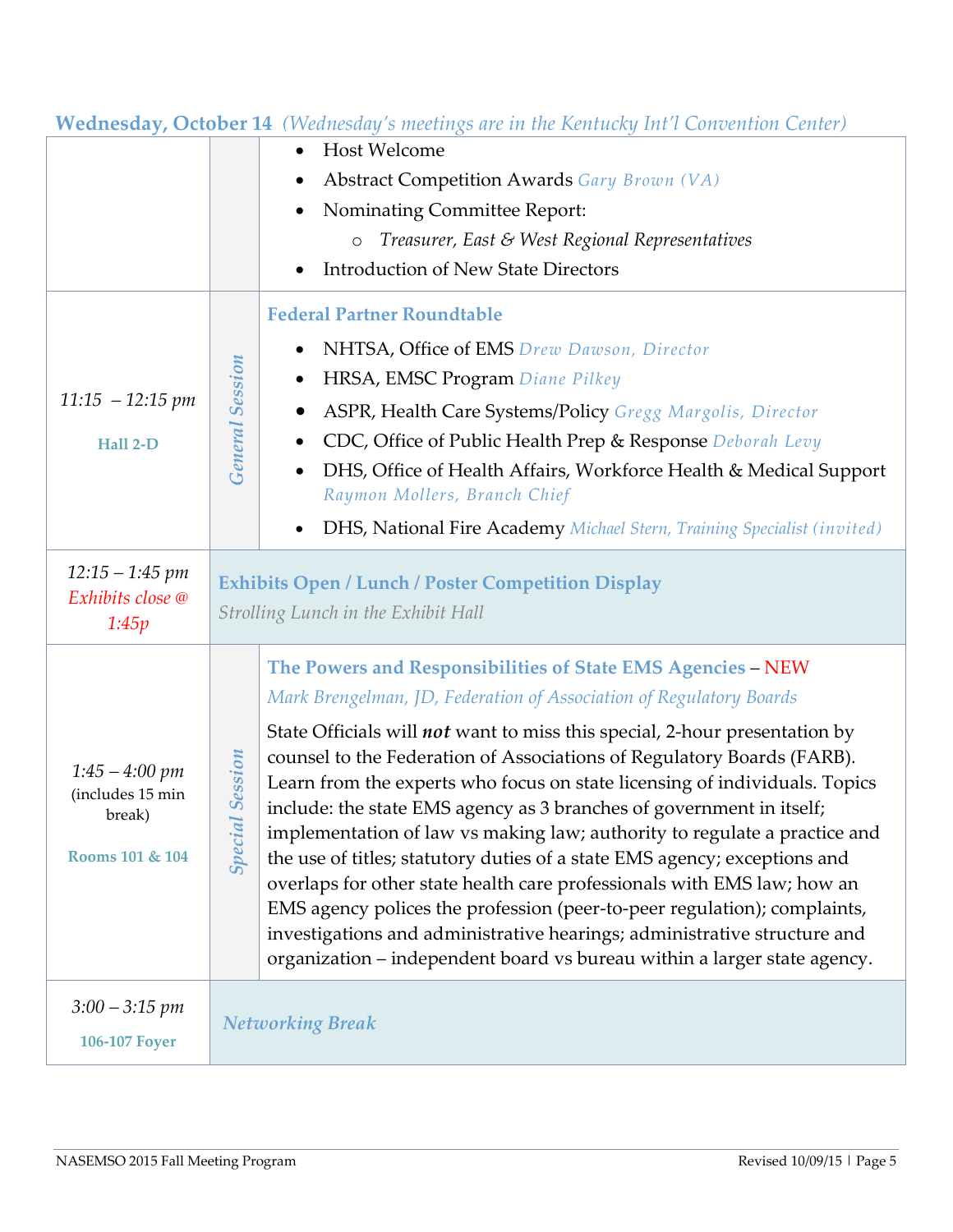| <b>Wednesday, October 14</b> (Wednesday's meetings are in the Kentucky Int'l Convention Center) |  |  |  |  |
|-------------------------------------------------------------------------------------------------|--|--|--|--|
|-------------------------------------------------------------------------------------------------|--|--|--|--|

| $4:10 - 4:55$ pm<br>Rooms 101 & 104 | <b>Cyber-Security and Electronic Health Records: How secure is your PCR?</b><br>Special Agent James Murphy, Federal Bureau of Investigations (FBI)<br>With increasing concerns about cyber-terrorism, Special Agent Murphy will<br>discuss the security of electronic data. Electronic health records, including<br>EMS patient care reports, will be addressed in this session. |
|-------------------------------------|----------------------------------------------------------------------------------------------------------------------------------------------------------------------------------------------------------------------------------------------------------------------------------------------------------------------------------------------------------------------------------|
| $5:00 \; pm$                        | Resolutions must be submitted to the NASEMSO Secretary by 5 pm.                                                                                                                                                                                                                                                                                                                  |
| $5:00 - 6:30 \; pm$<br>Room 102-103 | <b>Board Meeting</b><br>Refreshments courtesy of SUDDEN Unexpected Death Project, UNC, Chapel Hill                                                                                                                                                                                                                                                                               |

## **Thursday, October 15** *(Thursday's meetings are in the Marriott)*

| 8 am - 2:30 pm                        |                          | Registration                                                                                                                                                                                                                                                                                                                                                                                                                           |                                                                                                                                                                                                                                                                                                                                                                                                                |                                                                                                                                                                                                                                                                                                                                                                                               |  |  |  |  |
|---------------------------------------|--------------------------|----------------------------------------------------------------------------------------------------------------------------------------------------------------------------------------------------------------------------------------------------------------------------------------------------------------------------------------------------------------------------------------------------------------------------------------|----------------------------------------------------------------------------------------------------------------------------------------------------------------------------------------------------------------------------------------------------------------------------------------------------------------------------------------------------------------------------------------------------------------|-----------------------------------------------------------------------------------------------------------------------------------------------------------------------------------------------------------------------------------------------------------------------------------------------------------------------------------------------------------------------------------------------|--|--|--|--|
|                                       |                          | <b>Breakout Sessions</b><br><b>Bluegrass I</b>                                                                                                                                                                                                                                                                                                                                                                                         | <b>Breakout Sessions</b><br><b>Bluegrass II</b>                                                                                                                                                                                                                                                                                                                                                                | <b>Breakout Sessions</b><br>Rose                                                                                                                                                                                                                                                                                                                                                              |  |  |  |  |
| $8:30 - 9:25$ am                      | <b>Breakout Sessions</b> | <b>Health Information</b><br><b>Exchange (HIE) in EMS</b><br>Dan Smiley (CA) $\mathcal S$<br>Tom McGinnis (CA)<br>California's vision to allow<br>for movement of electronic<br>data will be described: to<br>include grants related to<br>the Patient Lookup System<br>for Emergencies in the<br>field, display of patient<br>info on ED dashboards,<br>incorporating ePCR data<br>into hospital EHRs, and<br>return of outcome data. | <b>Time-Sensitive</b><br><b>Emergencies</b><br><b>Systems: A New</b><br><b>Model</b><br>Wayne Denny (ID) &<br>Christian Surjan (ID)<br>After many years and<br>several attempts,<br><b>Idaho's Time Sensitive</b><br>Emergency (Trauma,<br>Stroke, STEMI) System<br>was enacted into law in<br>July '14. This session<br>will review how it<br>evolved, what's been<br>accomplished & plans<br>for the future. | Data for Non-Data<br><b>Managers</b><br>Josh Legler &<br>Chuck Happel (WI)<br>This session will provide a<br>basic overview of state<br>EMS data systems and the<br><b>National EMS Information</b><br>System (NEMSIS). Learn<br>the language that your<br>data manager speaks. This<br>session is for those new to<br>the EMS office or those<br>wanting to learn the<br>basics of EMS data. |  |  |  |  |
| $9:15 - 9:45$ am<br><b>Rose Foyer</b> |                          | <b>Networking Break</b>                                                                                                                                                                                                                                                                                                                                                                                                                |                                                                                                                                                                                                                                                                                                                                                                                                                |                                                                                                                                                                                                                                                                                                                                                                                               |  |  |  |  |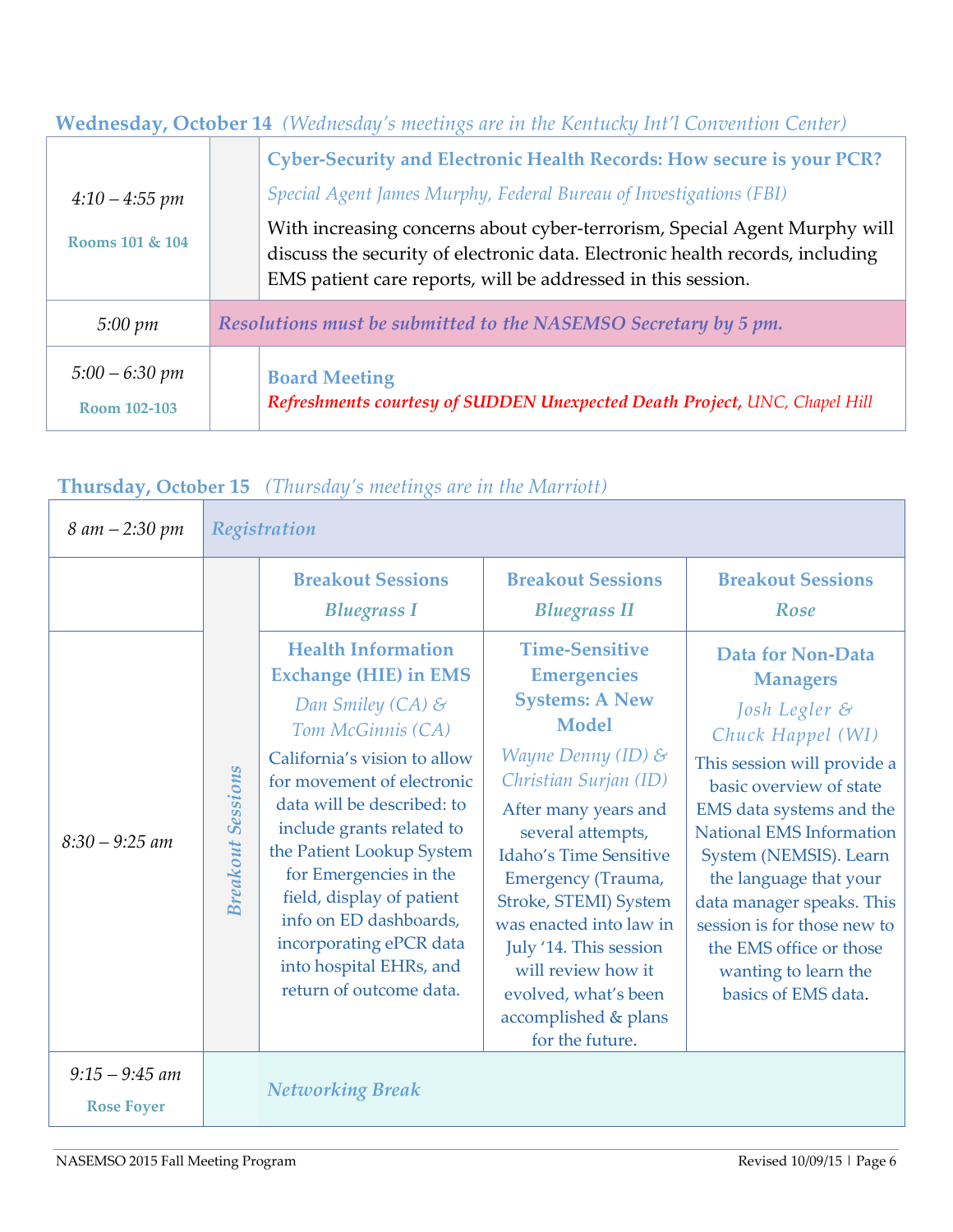## **Thursday, October 15** *(Thursday's meetings are in the Marriott)*

| $9:45 - 10:40$ am                                                           |                            | <b>State Perspective on</b><br><b>Reducing Responder</b><br><b>Injuries &amp; Patient</b><br><b>Handling Incidents</b><br>Dave Bradley (VFIS)<br>This participatory session<br>will provide awareness of<br>issues surrounding<br>responder & patient injury;<br>offer suggestions for state<br><b>EMS</b> officials to incentivize<br>safety practices.                                                                                               | Ambulance<br><b>Standards Update</b><br>Michael Berg $(VA)$ &<br>Dia Gainor<br>(NASEMSO Ex. Dir.)<br>This session will<br>provide an update on<br>the status of developing<br>ambulance standards,<br>including a current<br>comparison of the main<br>standards available.                                                                                                                          | <b>NEMSIS State</b><br><b>Performance Tools</b><br>Clay Mann, PhD<br>(NEMSIS)<br>Learn how to use the new<br>interactive state-level EMS<br>performance tools using<br>NEMSIS V2 data to<br>characterize & evaluate<br>EMS care in your<br>state. Bring a laptop to<br>view your state data.                                                                     |  |
|-----------------------------------------------------------------------------|----------------------------|--------------------------------------------------------------------------------------------------------------------------------------------------------------------------------------------------------------------------------------------------------------------------------------------------------------------------------------------------------------------------------------------------------------------------------------------------------|------------------------------------------------------------------------------------------------------------------------------------------------------------------------------------------------------------------------------------------------------------------------------------------------------------------------------------------------------------------------------------------------------|------------------------------------------------------------------------------------------------------------------------------------------------------------------------------------------------------------------------------------------------------------------------------------------------------------------------------------------------------------------|--|
| $10:45 - 11:40$ am                                                          |                            | <b>EMS LINKS (Leaders in</b><br><b>Kentucky Summit)</b><br>Michael Poynter $(KY)$ &<br>Paul Phillips (KY)<br>Kentucky's state EMS<br>officials will share their<br>experience in bringing<br>together the state's EMS<br>administrative and<br>educational leaders for<br>information and<br>inspiration from national<br>leaders in EMS.                                                                                                              | <b>How Technology</b><br><b>Will Shape EMS:</b><br><b>Introducing EMS 3.0</b><br>Nick Nudell (NASEMSO<br>Program Manager)<br>Learn how explosive<br>growth in availability of<br>data from wearable<br>devices, DNA & clinical<br>trial registries, &<br>electronic medical<br>records will change how<br>future paramedical<br>providers should be<br>recruited, educated,<br>employed, & deployed. | <b>EMS Core Quality</b><br><b>Measures</b><br>Dan Smiley (CA) &<br>Tom McGinnis (CA)<br>California's 3-year<br>experience collecting and<br>reporting 17 clinical core<br>measures will be<br>described. Included will<br>be the statewide<br>approach, lessons learned,<br>and recommendations<br>from their quest to<br>implement EMS<br>performance measures. |  |
| 11:45 am $-1$ pm<br>Kentucky<br><b>Ballroom</b><br><b>Salons A-D</b>        | Luncheon<br><b>Session</b> | <b>Top 3 Abstract Competition Winners</b><br>Gary Brown (VA), Moderator<br>Lunch will be served to all meeting participants while the top 3 winners of<br>the Abstract Competition will briefly present their projects.                                                                                                                                                                                                                                |                                                                                                                                                                                                                                                                                                                                                                                                      |                                                                                                                                                                                                                                                                                                                                                                  |  |
| $1:00 - 2:15$ pm<br><b>Kentucky</b><br><b>Ballroom</b><br><b>Salons F-G</b> | <b>General Session</b>     | <b>Ambulance Patient Compartment Safety</b><br>James Green (NIOSH) and Jennifer Marshall (DHS)<br>Experts in their field will present the latest advancements in patient<br>compartment safety. Mr. Green will discuss new SAE test methods being<br>developed to improve occupant safety in the patient compartment. Ms.<br>Marshall will describe the DHS/NIST Ambulance Patient Compartment<br>Human Factors Design Guidebook (released Feb. 2015). |                                                                                                                                                                                                                                                                                                                                                                                                      |                                                                                                                                                                                                                                                                                                                                                                  |  |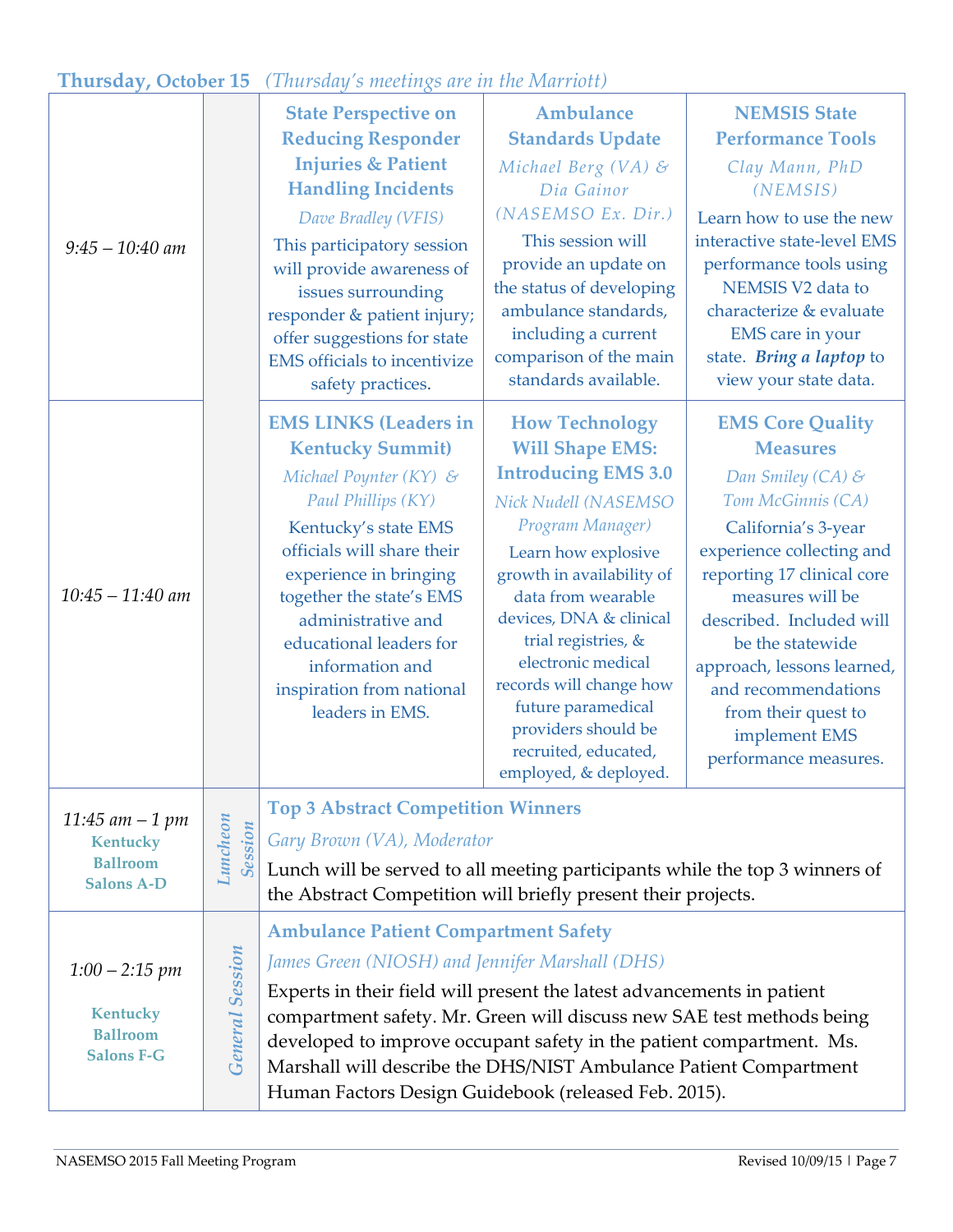## **Thursday, October 15** *(Thursday's meetings are in the Marriott)*

| $2:15 - 3:00 \;pm$<br>Kentucky<br><b>Ballroom</b><br><b>Salons F-G</b>         | <b>EMS Compass Town Hall Forum</b><br><b>General Session</b><br>Robert Bass, MD, and Dia Gainor<br>EMS Compass, a NASEMSO-led initiative to improve systems of care<br>through meaningful performance measures, brings together many of the<br>nation's leading minds in EMS, healthcare and performance improvement.<br>Funded by the NHTSA Office of EMS, the project will create a process for<br>the continual design, testing and evaluation of performance measures. |  |
|--------------------------------------------------------------------------------|----------------------------------------------------------------------------------------------------------------------------------------------------------------------------------------------------------------------------------------------------------------------------------------------------------------------------------------------------------------------------------------------------------------------------------------------------------------------------|--|
| $3:00 - 3:15$ pm<br><b>Salons F-G Foyer</b>                                    | <b>Networking Break</b>                                                                                                                                                                                                                                                                                                                                                                                                                                                    |  |
| $3:15 - 4:00 \; pm$<br><b>Kentucky</b><br><b>Ballroom</b><br><b>Salons F-G</b> | <b>Council Highlights and Priority Issues</b><br>Council Highlights<br>Data Managers Paul Sharpe (VA)<br>Education & Professional Standards Joe Ferrell (IA)<br>Medical Directors Peter Taillac (UT)<br>Pediatric Emergency Care Carolina Roberts-Santana (RI)<br>Trauma Managers Sherri Wren (NE)                                                                                                                                                                         |  |
| $4:00 - 5:30$ pm<br>Kentucky<br><b>Ballroom</b><br><b>Salons F-G</b>           | <b>NASEMSO Annual Business Meeting</b><br><b>Business Meeting</b><br>2015 Resolutions<br><b>Election of Officers</b><br>Treasurer, West Regional Representative, East Regional<br>$\circ$<br>Representative<br>2018 Meeting Site Selection<br><b>Other Business</b>                                                                                                                                                                                                        |  |

## **Friday, October 16** *(Friday's meetings are in the Marriott)*

| $7:00 - 8:30$ am<br><b>Rose</b> |  | <b>State EMS Directors Networking Forum</b>                                 |
|---------------------------------|--|-----------------------------------------------------------------------------|
|                                 |  | <b>State Directors - Breakfast provided</b>                                 |
|                                 |  | State EMS directors (or their home-state proxies) are invited to join their |
|                                 |  | colleagues for breakfast to discuss common issues and to evaluate the       |
|                                 |  | meeting's successes and identify areas for potential improvement.           |
|                                 |  | <b>Sponsored by ImageTrend</b>                                              |